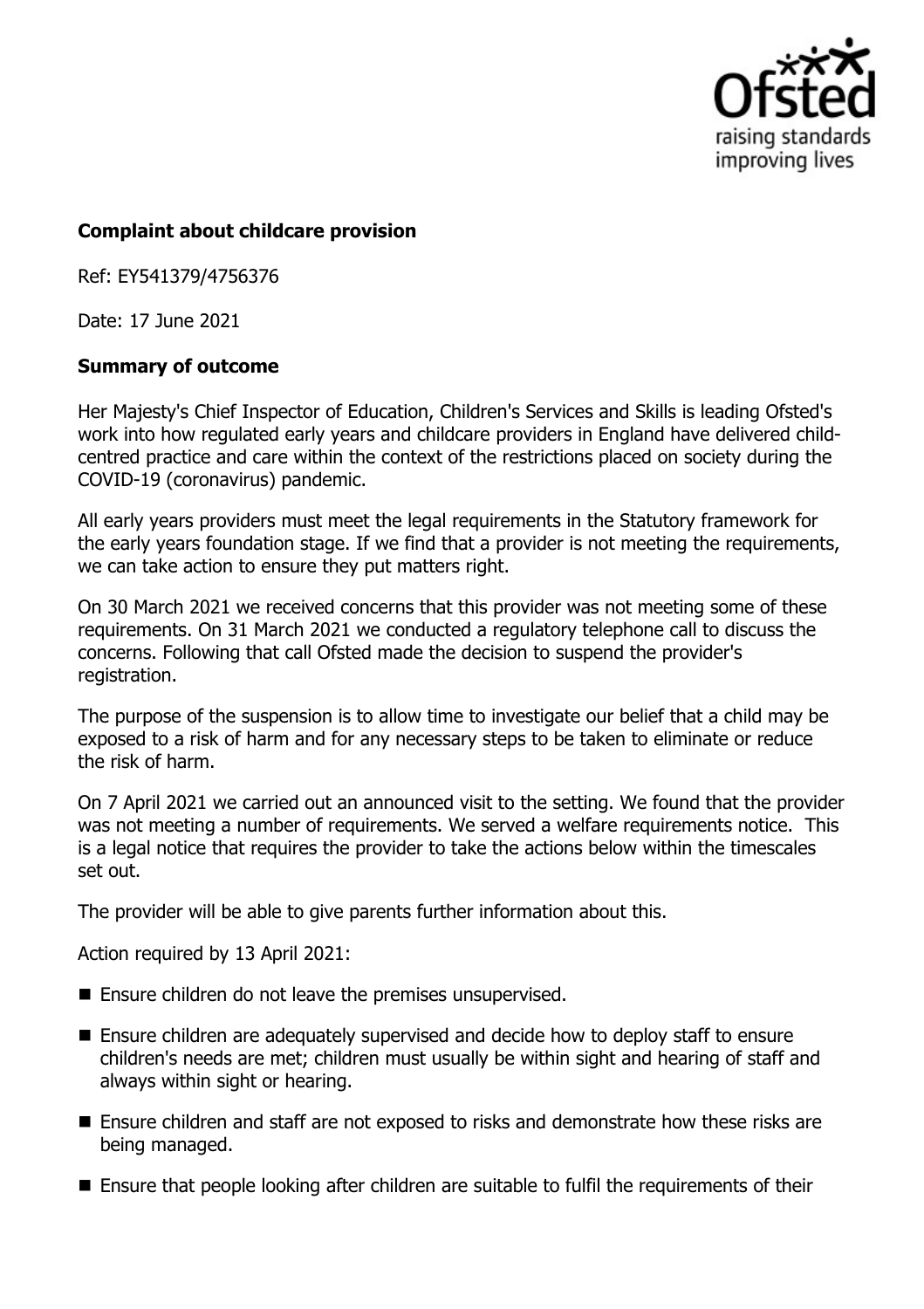

roles. Ensure that there are effective systems in place to ensure staff are suitable.

- Ensure information about staff qualifications, identity checks and recruitment and vetting processes that have been carried out, is recorded.
- Ensure that the manager holds at least a full and relevant level 3 qualification and at least half of all staff hold at least a full and relevant level 2 qualification.
- Ensure staff have appropriate qualifications, training, skills and knowledge and a clear understanding of their roles and responsibilities.
- Ensure newly appointed staff receive induction training to help them understand their roles and responsibilities. Induction training must include information about emergency evacuation, safeguarding, child protection and health and safety issues.
- Ensure that at least one person, who has a current paediatric first aid certificate, is on the premises and available at all times when children are present, to deal with any accidents or injuries.
- Ensure that a designated practitioner, who has attended an appropriate training course, is available to take lead responsibility for safeguarding within the setting. Ensure that they can provide support, advice and guidance to staff on an ongoing basis and on any specific safeguarding issue as required.
- $\blacksquare$  Ensure procedures in the event of a child going missing at or away from the setting are clear and followed.
- $\blacksquare$  Ensure a written record is kept of accidents/injuries sustained by the child. Ensure parents are informed on the same day or as soon as reasonably practicable after.

On 14 April 2021 we carried out a monitoring visit to the setting to check the provider's compliance with the welfare requirement notice.

We continued to have concerns about the provision. The provider's registration remained suspended.

On 15 June 2021 the provider tendered their resignation. Ofsted accepted the resignation.

The provider is no longer registered with Ofsted.

## **Publication of complaints**